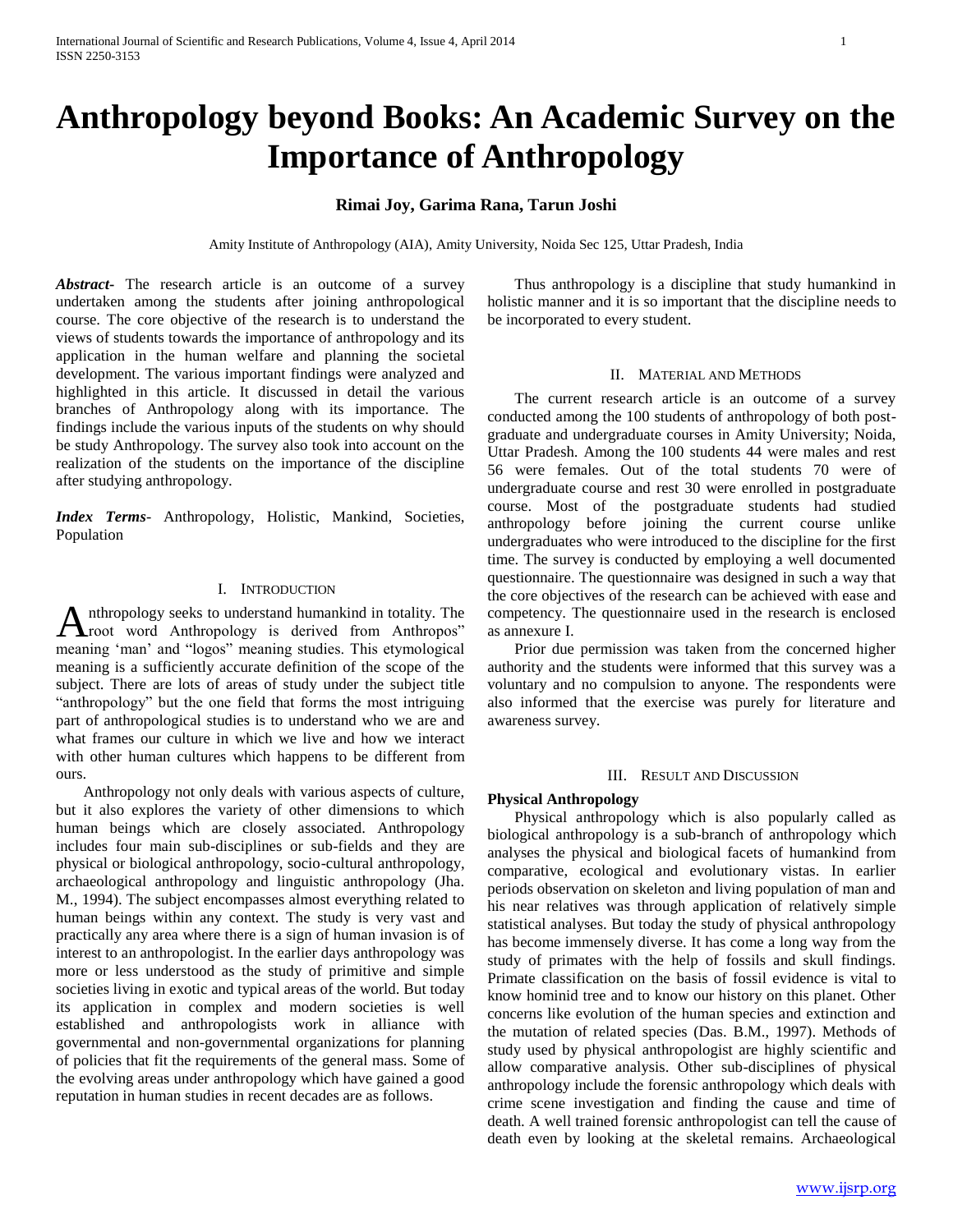anthropology is also a part of physical anthropology which deals with the origin and development of human species and its material manifestation in the form of material culture. Archaeology is clearly devoted to diachronic studies i.e., it deals with the ancient societies and cultures. It tries to reconstruct the cultural forms of the past and to trace their growth and development in time.

### **Socio-Cultural anthropology**

 Social Anthropology is the study of humankind in terms of who we are and what our social and cultural existence means. Both the diversity amongst people and the common responses to the challenges of being human are in continuous focus. This means that what one regards as commonplace and that which is seen as extraordinary is turned around. Social Anthropology makes the strange familiar and the familiar strange by investigating the reasons for behavior and shared meanings of all people, including ourselves (Majumdar. T.N., 2004)

 Social Anthropology builds on the natural curiosity we all have about what it means to be human. It tries to overcome our stereotypes about other people who appear strange to us, by studying the way they experience and perceive life from their own perspectives. As it a study of all the aspects of human culture it also includes the study of cultural traits like language which forms a separate sub-discipline of linguistic anthropology which studies all the aspects of language which includes its origin, expansion and evolution (Tylor, E.B., 1929).

## **Applied Anthropology**

 Applied or practicing anthropology refers to the application of the anthropological data, perspectives, theory and methods to identify asses and solve contemporary social problems. In most general sense, applied anthropology includes any use of the knowledge and/or technique of the four sub-fields to identify, assess and solve practical problems. It many applications, and this is why , more and more anthropologists from the four subfields now work in such"applied" areas as public health, family planning and economic development (Sharma.R.N.,1999)

 The study conducted among the students gave a vibrant account of anthropology and what it means according to their own understanding and definitions. The study revealed the experience and out of the context approach of students which they gained through their academic training and life experiences. Majority of the students gave some out of the text answers which were based on real life experiences and analyses which they have done on the basis of their anthropological knowledge.

 Apart from the major branches discussed as per the findings, anthropology is a discipline which is related to almost every field that study human beings. Thus anthropology is closely related to sociology, psychology, political science, geography, economics etc

#### IV. CONCLUSION

 The study among the students gave a complete description of anthropology as a discipline and its importance to understand human kind from every perspective such as human biology or human as social beings. The survey was found that the students were well informed and interested in the subject which made

them choose anthropology out of various other popular disciplines. Most of the students were not having any anthropological or social sciences background in their families and in their friend circle. It was just the zeal to study humankind which made them closer to the subject. However, still others have joined the course randomly without any prior knowledge and interest as they find it an important subject for civil services examinations. But with the course of time they felt interested in the subject. Students were constantly involved and frequently visited field for practical application of their knowledge. Out of the total students who were studied 65 were interested in social anthropology while rest 35 was having an interest in physical anthropology. Out of these 35 students 15 students were interested in archaeological anthropology and 20 students showed interest in medical and forensic anthropology.

 Other challenging findings include that out of all the sciences which study various aspects of humankind, anthropology comes nearest to being total study of mankind. Anthropology studies man's past, present and also gives an insight of our near future as of how we are constructing our society and what are the cultural norms that will eventually decide the future of mankind. The unique feature of anthropology is its holistic approach of viewing human being at its broadest context possible, as biological as well as cultural being. The research gives the knowledge of the status of anthropology in the minds of students of the discipline and how they perceive what they study.

 Students personally felt that they can contribute well to the society by studying anthropology as a subject, as it focuses on every aspect of humankind. Almost all students were satisfied with the course structure and subject as a whole. Students defined anthropology very compassionately including all its branches and sub branches and they felt they can easily be employed in a variety of fields as the subject is quite diverse and covers a lot of area. One more fact about employment is that the subject is related to so many subjects and this holistic approach provides a good competency for employment.

### **REFERENCES**

- [1] Das. B.M, 1997. Outlines of Physical Anthropology, Kitan Mahal 22-A Sarojini Naidu Marg, Allahabad
- [2] Doshi & Jain, 2001, Social Anthropology, Rawat Publications, Jaipur and New Delhi
- [3] Jha.M. 1999, An introduction to social anthropology. Vikas Publishing House Pvt.Ltd, New Delhi
- [4] Majumdar D.N & Madan.T.N 2004, An introduction to Social Anthropology, Mayoor paperbacks, Noida, India
- [5] Sharma. R.N. 1999, Social and Cultural Anthropology, Surjeet Publication Kamla Nagar, Delhi
- [6] Srivastava, V.K., 2004, Methodology and Fieldwork (ed) pp. 1-56. Oxford University Press, Jai Singh Road, New Delhi – 01
- [7] Tylor, E.B., 1929, Primitive Culture (vol-1) John Murray, Albemarle Street, London

#### AUTHORS

**First Author** – Dr. Rimai Joy, Assistant Professor, Amity Institute of Anthropology (AIA), Amity University, Noida Sec